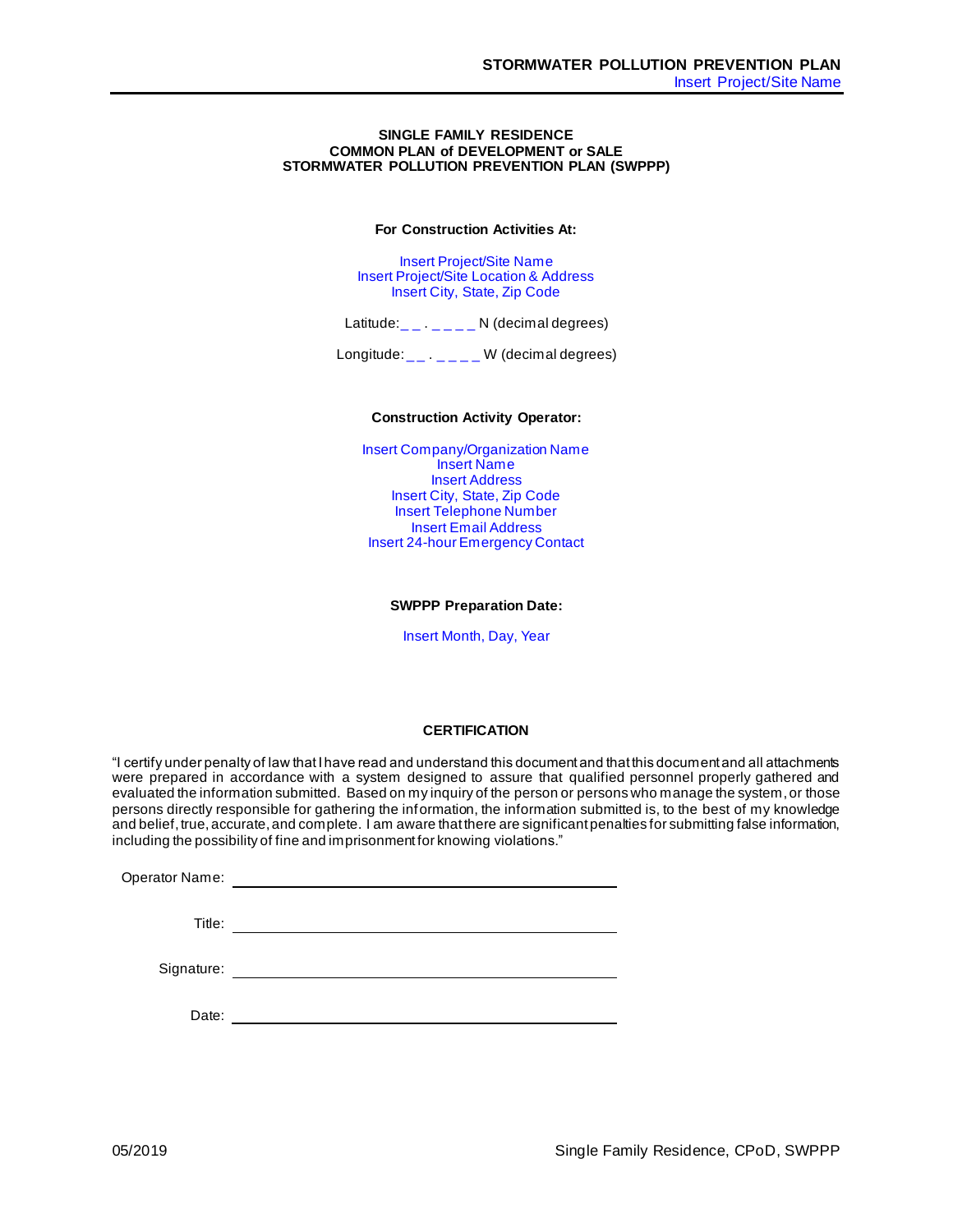Insert Project/Site Name

# **1.0 SWPPP Documents Located Onsite & Available for Review**

| SWPPP Document Type                                                                                                                                                                                                                | Located Onsite & Available for Review?                                           |                                                                                                  |  |
|------------------------------------------------------------------------------------------------------------------------------------------------------------------------------------------------------------------------------------|----------------------------------------------------------------------------------|--------------------------------------------------------------------------------------------------|--|
| <b>Registration Statement</b><br>Notice of Coverage Letter<br><b>Construction General Permit</b><br>Site Plan<br>Erosion & Sediment Control Plan (or agreement in lieu of)<br>Stormwater Management Plan (or agreement in lieu of) | Yes<br>LΙ<br>Yes<br>H<br>Yes<br>l I<br>Yes<br>ΙI<br>Yes<br>$\blacksquare$<br>Yes | M NA<br>- NA<br>$\blacksquare$<br>- NA<br>$\blacksquare$<br>NA.<br>NA.<br>$\blacksquare$<br>- NA |  |

## **2.0 Authorized Non-Stormwater Discharges**

| Type of Authorized Non-Stormwater Discharge                                                                                                                             |                                                    | Likely Present at Your Project Site? |
|-------------------------------------------------------------------------------------------------------------------------------------------------------------------------|----------------------------------------------------|--------------------------------------|
| External buildings wash down<br>Uncontaminated foundation or footing drains<br>Uncontaminated excavation dewatering<br>Landscape irrigation<br><b>Others [describe]</b> | Yes<br>1 I<br>Yes<br>Yes<br>LΙ<br>Yes<br>Yes<br>ΙI | - No<br>No<br>No<br>No<br>No         |

## **3.0 Pollution Prevention Awareness**

Employees will be given a "walk through" of the site identifying areas of possible pollution and will be shown Erosion and Sediment Controls and Pollution Prevention Practices (identified in Sections 4.0 and 5.0 of this SWPPP) that are applicable to their assigned job duties. A refresher meeting and "walk through" will be conducted on an as needed basis.

## **4.0 Erosion & Sediment Controls**

| Select all<br>that apply | Erosion & Sediment Control                             | Estimated<br>Installation<br>Date | Estimated<br>Removal<br>Date | Responsible<br>Party                                                       |
|--------------------------|--------------------------------------------------------|-----------------------------------|------------------------------|----------------------------------------------------------------------------|
| П                        | <b>Construction Entrance</b><br>Std. & Spec. 3.02)     | <b>Insert Date</b>                | <b>Insert Date</b>           |                                                                            |
| П                        | Silt Fence<br>(Std. & Spec. 3.05)                      | <b>Insert Date</b>                | <b>Insert Date</b>           |                                                                            |
| П                        | <b>Culvert Inlet Protection</b><br>(Std. & Spec. 3.08) | <b>Insert Date</b>                | <b>Insert Date</b>           |                                                                            |
| П                        | <b>Outlet Protection</b><br>Std. & Spec. 3.18)         | <b>Insert Date</b>                | NA.                          |                                                                            |
| П                        | <b>Temporary Seeding</b><br>(Std. & Spec. 3.31)        | As required<br>by 3.31            | <b>NA</b>                    | <b>Construction Activity</b><br>Operator (See Cover<br>Page of this SWPPP) |
| П                        | Permanent Seeding<br>(Std. & Spec. 3.32)               | <b>Insert Date</b>                | NA.                          |                                                                            |
| П                        | Sodding<br>(Std. & Spec. 3.33)                         | <b>Insert Date</b>                | NA.                          |                                                                            |
| П                        | Mulching<br>(Std. & Spec. 3.35)                        | <b>Insert Date</b>                | <b>NA</b>                    |                                                                            |
| П                        | Others [describe]                                      | <b>Insert Date</b>                | <b>Insert Date</b>           |                                                                            |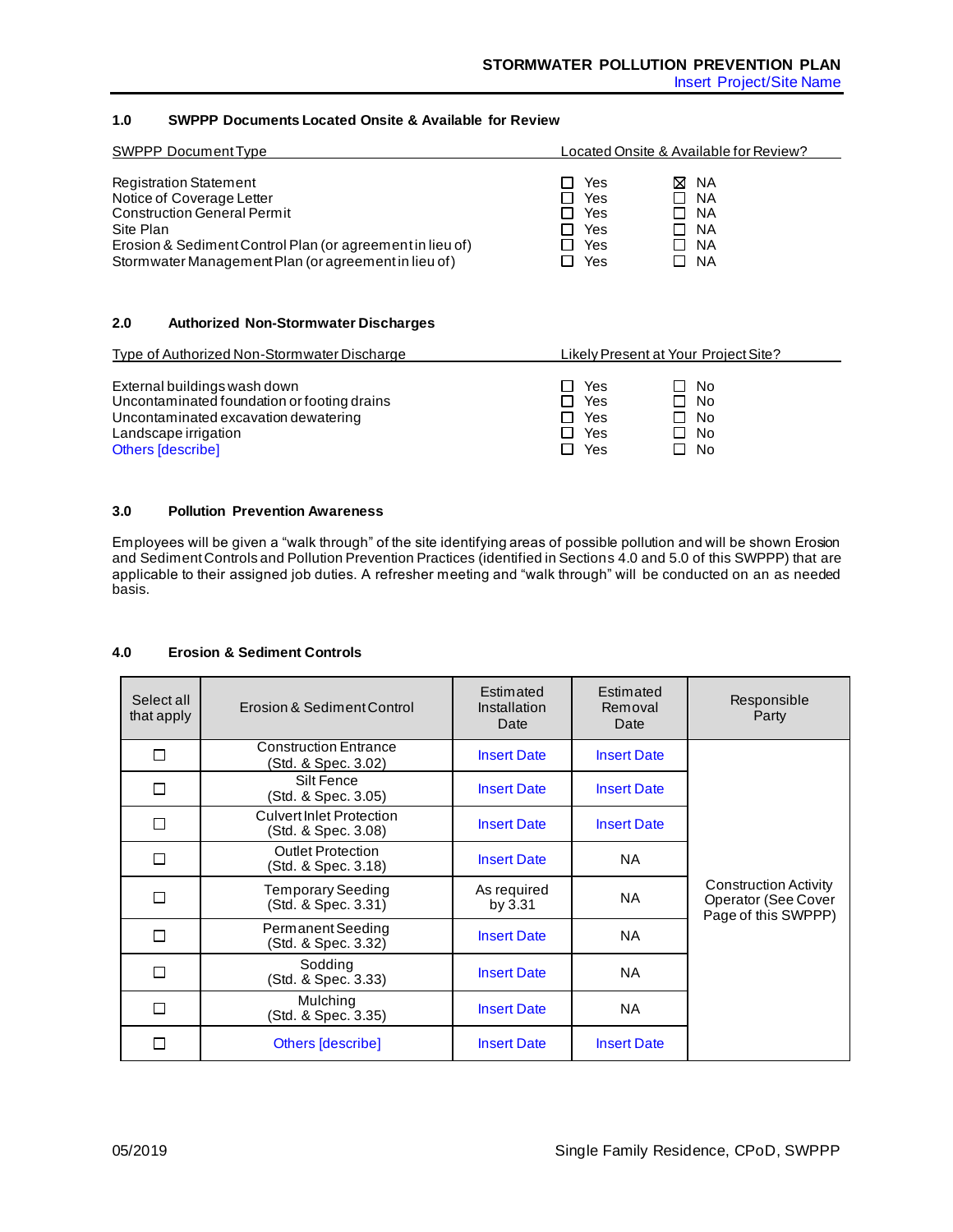# **5.0 Potential Sources of Pollution & Pollution Prevention Practices**

|                                                           | Pollutants                                        |             |           |                     |                           |                         |                           |                    |                          |                       |                                     |                                                                            |
|-----------------------------------------------------------|---------------------------------------------------|-------------|-----------|---------------------|---------------------------|-------------------------|---------------------------|--------------------|--------------------------|-----------------------|-------------------------------------|----------------------------------------------------------------------------|
| <b>Pollutant-Generating Activity</b>                      | <b>Likely Present</b><br>at your<br>Project Site? | Sediment    | Nutrients | <b>Heavy Metals</b> | pH (acids and bases)      | Pesticides & Herbicides | Grease<br>$\frac{8}{2}$   | Bacteria & Viruses | Solids<br>Trash, Debris, | Other Toxic Chemicals | Pollution<br>Prevention<br>Practice | Responsible<br>Party                                                       |
| Clearing, grading, excavating, and<br>un-stabilized areas | $\Box$ Yes $\Box$ No                              | $\times$    |           |                     |                           |                         |                           |                    | X                        |                       | (1)                                 |                                                                            |
| Paving operations                                         | $\Box$ Yes $\Box$ No                              | X           |           |                     |                           |                         | $\mathsf{X}$              |                    | X                        |                       | (2)                                 |                                                                            |
| Concrete washout and<br>cement waste                      | $\Box$ Yes $\Box$ No                              |             |           | X                   | $\boldsymbol{\mathsf{X}}$ |                         |                           |                    | X                        |                       | (3)                                 |                                                                            |
| Structure construction, stucco,<br>painting, and cleaning | $\Box$ Yes $\Box$ No                              |             |           | X                   | X                         |                         |                           |                    | X                        | X                     | (4)                                 |                                                                            |
| Dewatering operations                                     | $\Box$ Yes $\Box$ No                              | $\times$    | $\times$  |                     |                           |                         |                           |                    | X                        |                       | (5)                                 |                                                                            |
| Material delivery and storage                             | $\Box$ Yes $\Box$ No                              | X           | X         | X                   | $\boldsymbol{\mathsf{X}}$ |                         | $\boldsymbol{\mathsf{X}}$ |                    | X                        | $\pmb{\times}$        | (6)                                 | <b>Construction Activity</b><br>Operator (See Cover<br>Page of this SWPPP) |
| Material use during building<br>process                   | $\Box$ Yes $\Box$ No                              |             | X         | X                   | $\boldsymbol{\mathsf{X}}$ |                         | X                         |                    | X                        | X                     | (7)                                 |                                                                            |
| Solid waste disposal                                      | $\Box$ Yes $\Box$ No                              |             |           |                     |                           |                         |                           |                    | X                        | X                     | (8)                                 |                                                                            |
| Sanitary waste                                            | $\Box$ Yes $\Box$ No                              |             | X         |                     | $\times$                  |                         |                           | $\times$           |                          |                       | (9)                                 |                                                                            |
| Landscaping operations                                    | $\Box$ Yes $\Box$ No                              | X           | X         |                     |                           | X                       |                           |                    | X                        | X                     | (10)                                |                                                                            |
| <b>Others [describe]</b>                                  | $\Box$ Yes $\Box$ No                              | $[{\sf X}]$ | [X]       | [X]                 | [X]                       | [X]                     | [X]                       | $[{\sf X}]$        | [X]                      | [X]                   | (11)                                |                                                                            |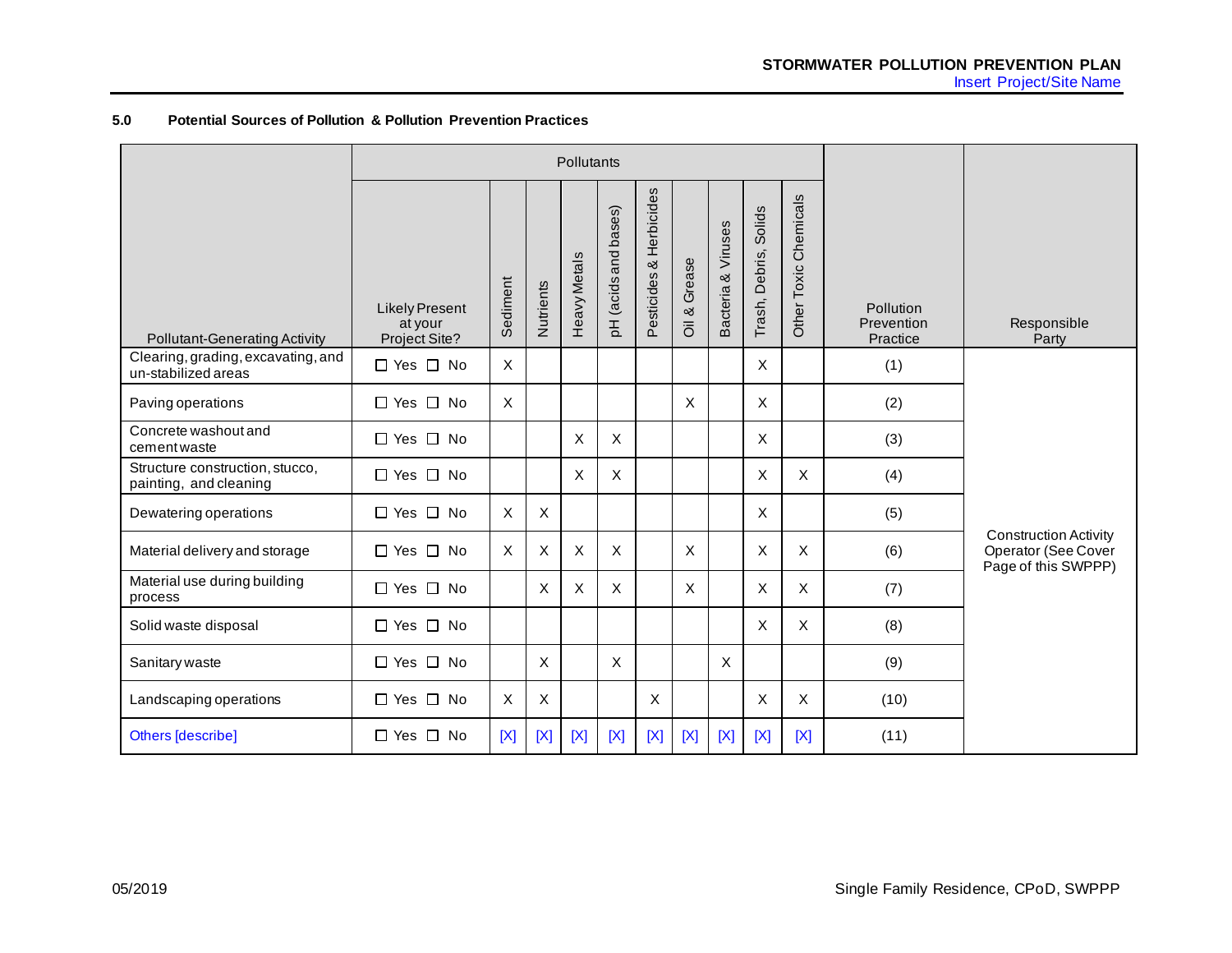## **Pollution Prevention Practices:**

- (1) **Clearing, grading, excavating and un-stabilized areas**  Utilize erosion and sediment controls to prevent sediment laden or turbid runoff from leaving the construction site. Dispose of clearing debris at acceptable disposal sites. Apply permanent or temporary stabilization, sodding and/or mulching to denuded areas in accordance with the erosion and sediment control specifications and the general VPDES permit for discharges of stormwater from construction activities.
- (2) **Paving operations** Cover storm drain inlets during paving operations and utilize pollution prevention materials such as drip pans and absorbent/oil dry for all paving machines to limit leaks and spills of paving materials and fluids.
- (3) **Concrete washout and cement waste** Direct concrete wash water into a leak-proof container or leak-proof settling basin that is designed so that no overflows can occur due to inadequate sizing or precipitation. Hardened concrete wastes shall be removed and disposed of in a manner consistent with the handling of other construction wastes.
- (4) **Structure construction, stucco, painting and cleaning** Enclose, cover or berm building material storage areas if susceptible to contaminated stormwater runoff. Conduct painting operations consistent with local air quality and OSHA regulations. Mix paint indoors, in a containment area or in a flat unpaved area. Prevent the discharge of soaps, solvents, detergents and wash water from construction materials, including the clean -up of stucco paint, form release oils and curing compounds.
- (5) **Dewatering operations**  Construction site dewatering from building footings or other sources may not be discharged without treatment. Sediment laden or turbid water shall be filtered, settled or similarly treated prior to discharge.
- (6) **Material delivery and storage** Designate areas of the construction site for material delivery and storage. Place near construction entrances, away from waterways, and avoid transport near drainage paths or waterways.
- (7) **Material use during building process** Use materials only where and when needed to complete the construction activity. Follow manufacturer's instructions regarding uses, protective equipment, ventilation, flammability and mixing of chemicals.
- (8) **Solid waste disposal** Designate a waste collection area on the construction site that does not receive a substantial amount of runoff from upland areas and does not drain directly to a waterwa y. Ensure that containers have lids so they can be covered at the end of each day and during periods of rain, and keep containers in a covered area whenever possible. Schedule waste collection to prevent the containers from overfilling.
- (9) **Sanitary waste** Prevent the discharge of sanitary waste by providing convenient and well-maintained portable sanitary facilities. Locate sanitary facilities in a convenient location away from waterways.
- (10) **Landscaping operations**  Maintain as much existing vegetation as practicable. Apply permanent or temporary stabilization, sodding and/or mulching to denuded areas in accordance with the erosion and sediment control specifications and the general VPDES permit for discharges of stormwater from construction activities. Apply nutrients in accordance with manufacturer's recommendations and not during rainfall events.
- (11) **Others** If applicable, describe your Pollution Prevention Practice.

## **6.0 Stormwater Management Controls**

| Select all<br>that apply | Stormwater Management Control                                                                                 | Estimated<br>Installation<br>Date | Responsible<br>Party                                    |
|--------------------------|---------------------------------------------------------------------------------------------------------------|-----------------------------------|---------------------------------------------------------|
| П                        | Post-development Stormwater Management Controls<br>provided by a<br>Larger Common Plan of Development or Sale | NA                                | Common Plan<br>Construction<br><b>Activity Operator</b> |
| П                        | <b>Rooftop Disconnection</b>                                                                                  | <b>Insert Date</b>                |                                                         |
| П                        | Sheetflow to Vegetated Filter (1 or 2)                                                                        | <b>Insert Date</b>                | Construction                                            |
| П                        | Grass Channel                                                                                                 | <b>Insert Date</b>                | <b>Activity Operator</b><br>(See Cover Page             |
| П                        | Rainwater Harvesting                                                                                          | <b>Insert Date</b>                | of this SWPPP)                                          |
| П                        | Permeable Pavement (1 or 2)                                                                                   | <b>Insert Date</b>                |                                                         |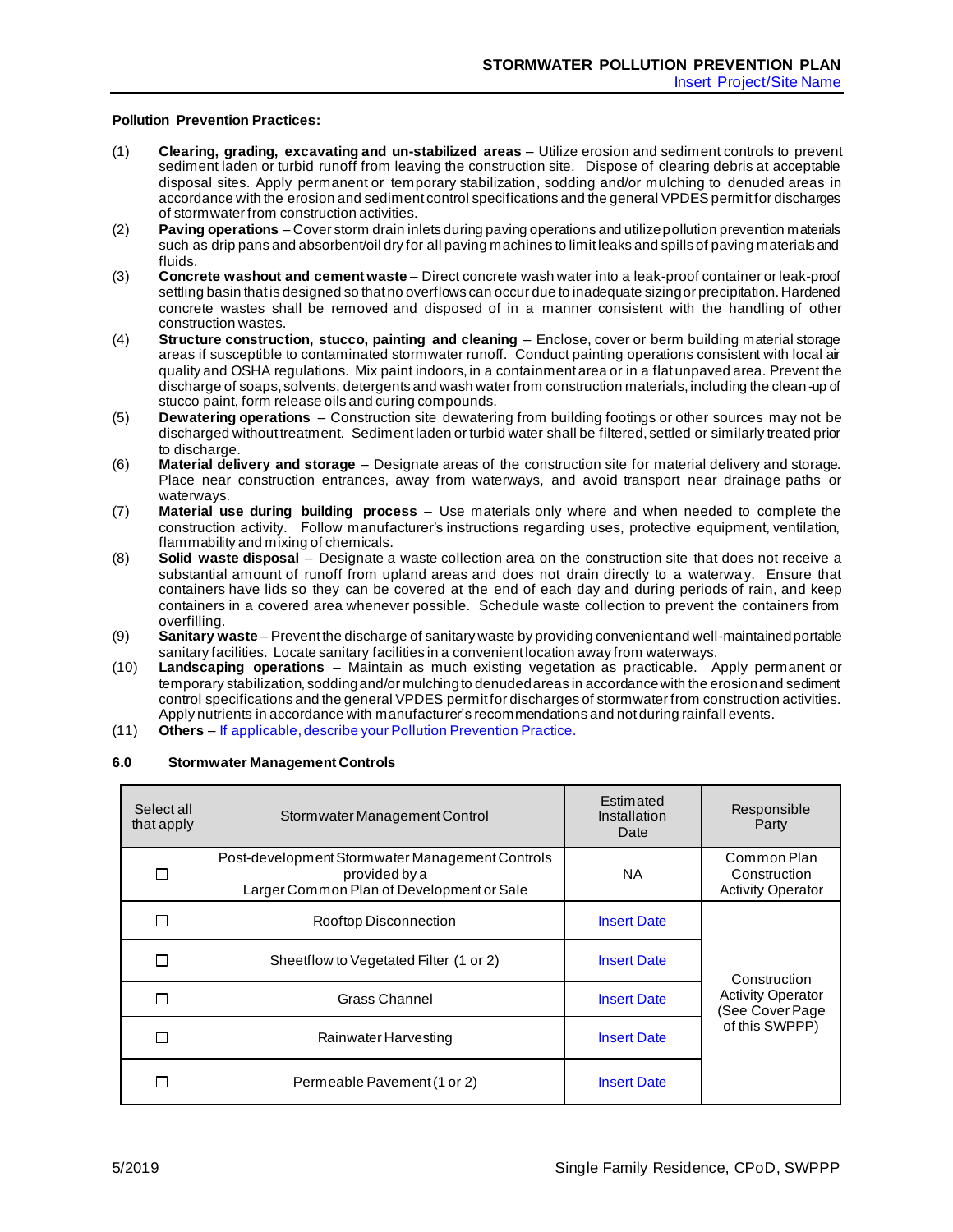# **STORMWATER POLLUTION PREVENTION PLAN**

Insert Project/Site Name

| Select all<br>that apply | Stormwater Management Control | Estimated<br>Installation<br>Date | Responsible<br>Party                        |
|--------------------------|-------------------------------|-----------------------------------|---------------------------------------------|
|                          | Infiltration (1 or 2)         | <b>Insert Date</b>                | Construction                                |
| П                        | Bioretention (1 or 2)         | <b>Insert Date</b>                | <b>Activity Operator</b><br>(See Cover Page |
|                          | Others [describe]             | <b>Insert Date</b>                | of this SWPPP)                              |

## **7.0 Spill Prevention & Response**

Most spills can be cleaned up following manufacturer specifications. Absorbent/oil dry, sealable containers, plastic bags, and shovels/brooms are suggested minimum spill response items that should be available at this location.

1<sup>st</sup> Priority: Protect all people  $2<sup>nd</sup>$  Priority: Protect equipment and property 3<sup>rd</sup> Priority: Protect the environment

- 1. Check for hazards (flammable material, noxious fumes, cause of spill) if flammable liquid, turn off engines and nearby electrical equipment. If serious hazards are present leave the area and call 911. LARGE SPILLS ARE LIKELY TO PRESENT A HAZARD.
- 2. Make Sure the spill area is safe to enter and that it does not pose an immediate threat to health or safety of any person.
- 3. Stop the spill source.
- 4. Call co-workers and supervisor for assistance and to make them aware of the spill and potential dangers.
- 5. If possible, stop spill from entering drains (use absorbent or other material as necessary).
- 6. Stop spill from spreading (use absorbent or other material)
- 7. If spilled material has entered a storm sewer; contact locality's storm water department.
- 8. Clean up spilled material according to manufacturer specifications, for liquid spills use absorbent materials and do not flush area with water.
- 9. Properly dispose of cleaning materials and used absorbent material according to manufacturer specifications.

# *Emergency Contacts:*

## **Normal Working Hours**

| DEQ Blue Ridge Regional Office (Roanoke)                      | 540-562-6700                   |
|---------------------------------------------------------------|--------------------------------|
| DEQ Blue Ridge Regional Office (Lynchburg)                    | 434-582-5120                   |
| DEQ Northern Regional Office                                  | 703-583-3800                   |
| DEQ Piedmont Regional Office                                  | 804-527-5020                   |
| DEQ Southwest Regional Office                                 | 276-676-4800                   |
| DEQ Tidewater Regional Office                                 | 757-518-2000                   |
| DEQ Valley Regional Office                                    | 540-574-7800                   |
| Nights, Holidays & Weekends                                   |                                |
| VA Dept. of Emergency Management<br>24 Hour Reporting Service | 804-674-2400                   |
| <b>Local Contacts</b>                                         |                                |
| Local Fire Department                                         | <b>Insert Telephone Number</b> |
| Local Police Department                                       | <b>Insert Telephone Number</b> |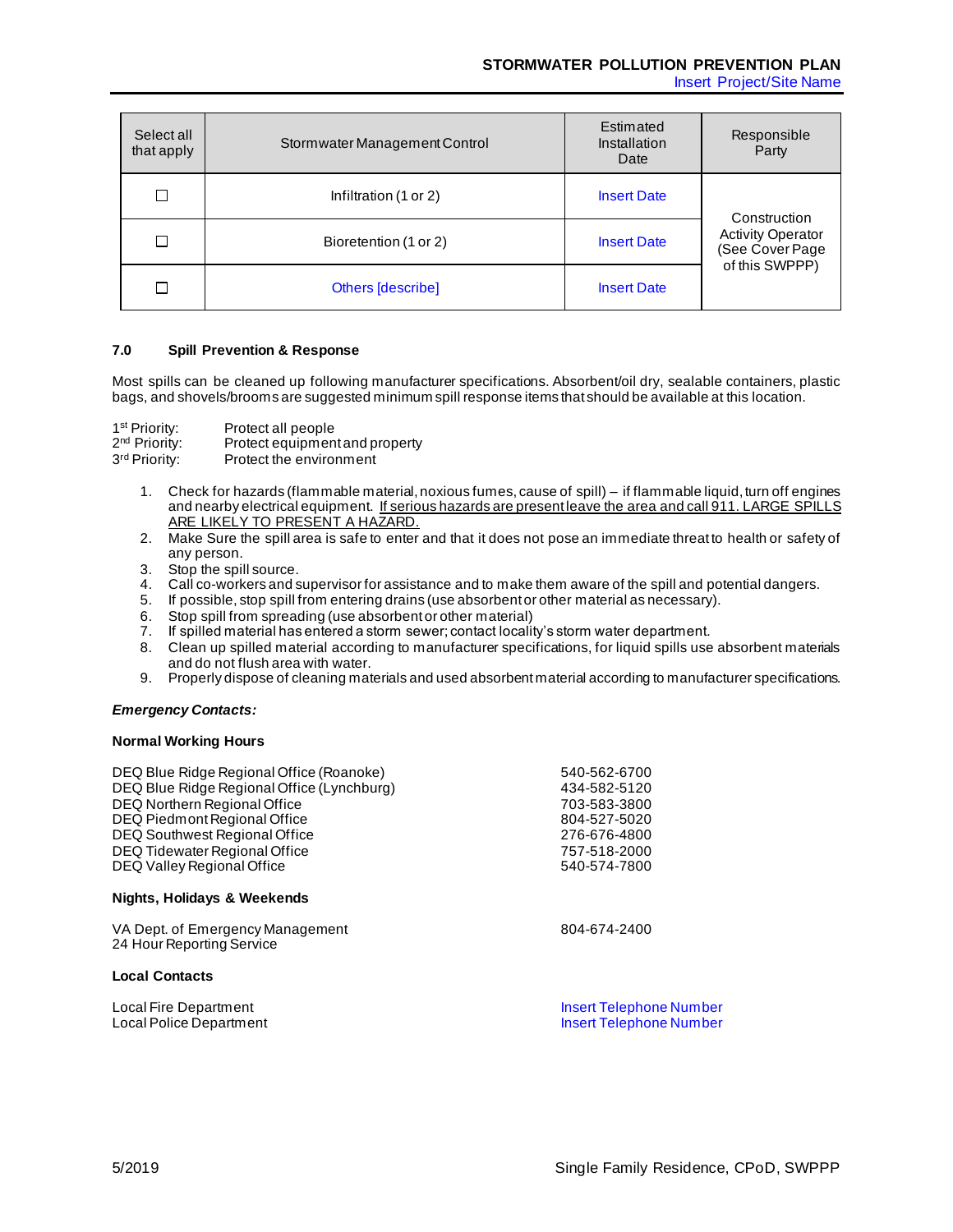# **8.0 Inspections & Corrective Action Log (make additional copies as necessary)**

## *Qualified Inspector*

| Company/Organization: | <b>Insert Company/Organization Name</b> |
|-----------------------|-----------------------------------------|
| Name:                 | <b>Insert Name</b>                      |
| Telephone Number:     | <b>Insert Telephone Number</b>          |
| Qualifications:       | <b>Insert Qualifications</b>            |

## *Inspection Schedule*

## **Discharges to surface waters:**

Once every 5 business days; or

Once every 10 business days and no later than 24 hours following a measurable storm event.

## **Discharges to impaired waters, surface waters within a TMDL watershed, or exceptional waters:**

 $\Box$ Once every 4 business days; or ñ

Once every 5 business days and no later than 24 hours following a measurable storm event.

 $\Box$  $\Box$ 

**Inspection Date Insert Inspection Date** 

**Measurable Storm Event** Insert Date & Rainfall Amount of Last Measurable Storm Event (if applicable)

| <b>Best Management</b><br>Practices (BMPs)                       | In Compliance<br>with SWPPP?                      | Corrective Action Needed:<br><b>Responsible Party</b> | Date Corrective<br><b>Action Taken</b> |
|------------------------------------------------------------------|---------------------------------------------------|-------------------------------------------------------|----------------------------------------|
| Erosion & Sediment<br>Controls<br>(Section 4.0)                  | $\Box$ Yes $\Box$ No                              |                                                       |                                        |
| <b>Pollution Prevention</b><br><b>Practices</b><br>(Section 5.0) | $\Box$ Yes $\Box$ No                              |                                                       |                                        |
| Stormwater<br>Management Controls<br>(Section 6.0)               | $\Box$ Yes $\Box$ No<br><b>NA</b><br>$\mathsf{L}$ |                                                       |                                        |

## *Certification*

"I certify under penalty of law that I have read and understand this document and that this document and all attachments were prepared in accordance with a system designed to assure that qualified personnel properly gathered and evaluated the information submitted. Based on my inquiry of the person or persons who manage the system, or those persons directly responsible for gathering the information, the information submitted is, to the best of my knowledge and belief, true, accurate, and complete. I am aware that there are significant penalties for submitting false information, including the possibility of fine and imprisonment for knowing violations."

| Operator Name: |  |
|----------------|--|
|----------------|--|

Signature: \_\_\_\_\_\_\_\_\_\_\_\_\_\_\_\_\_\_\_\_\_\_\_\_\_\_\_\_\_\_\_\_\_ Signature: \_\_\_\_\_\_\_\_\_\_\_\_\_\_\_\_\_\_\_\_\_\_\_\_\_\_\_\_\_\_\_\_\_

Date: \_\_\_\_\_\_\_\_\_\_\_\_\_\_\_\_\_\_\_\_\_\_\_\_\_\_\_\_\_\_\_\_\_\_\_\_\_ Date: \_\_\_\_\_\_\_\_\_\_\_\_\_\_\_\_\_\_\_\_\_\_\_\_\_\_\_\_\_\_\_\_\_\_\_\_\_

Operator Name: \_\_\_\_\_\_\_\_\_\_\_\_\_\_\_\_\_\_\_\_\_\_\_\_\_\_\_\_ Inspector Name: \_\_\_\_\_\_\_\_\_\_\_\_\_\_\_\_\_\_\_\_\_\_\_\_\_\_\_\_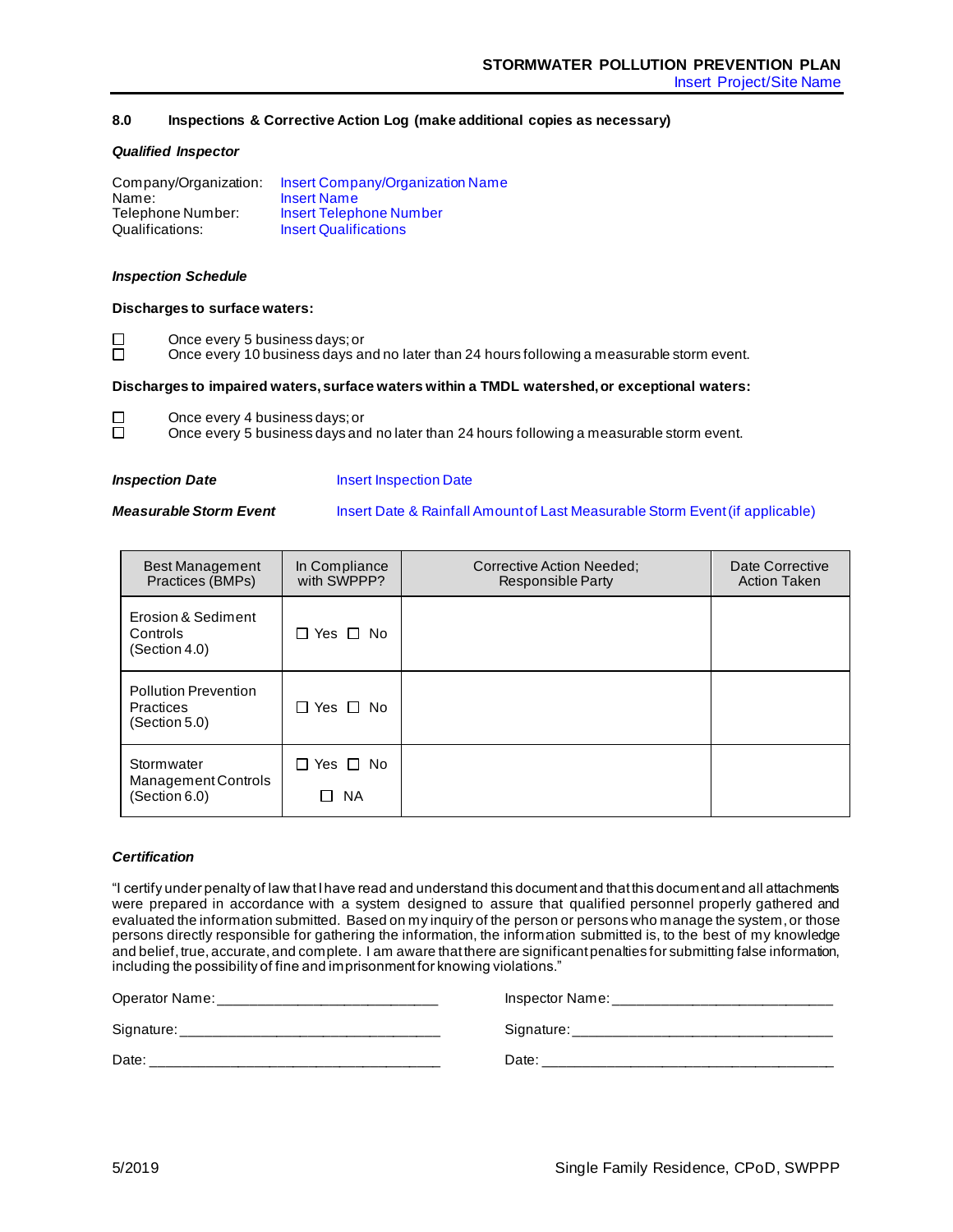# **9.0 Grading & Stabilization Activities Log**

| Date<br>Grading<br>Activity<br>Initiated | Description of the<br><b>Grading Activity</b><br>(including location) | Date<br>Grading<br>Activity<br>Ceased | Date<br>Stabilization<br><b>Measures</b><br>Initiated | Description of the<br><b>Stabilization Measure</b><br>(including location) |
|------------------------------------------|-----------------------------------------------------------------------|---------------------------------------|-------------------------------------------------------|----------------------------------------------------------------------------|
|                                          |                                                                       |                                       |                                                       |                                                                            |
|                                          |                                                                       |                                       |                                                       |                                                                            |
|                                          |                                                                       |                                       |                                                       |                                                                            |
|                                          |                                                                       |                                       |                                                       |                                                                            |
|                                          |                                                                       |                                       |                                                       |                                                                            |
|                                          |                                                                       |                                       |                                                       |                                                                            |
|                                          |                                                                       |                                       |                                                       |                                                                            |
|                                          |                                                                       |                                       |                                                       |                                                                            |
|                                          |                                                                       |                                       |                                                       |                                                                            |
|                                          |                                                                       |                                       |                                                       |                                                                            |

# **10.0 SWPPP Modification & Update Log**

| Modification<br>Date | Description of the Modification / Update | Modification Prepared By<br>(name & title) |
|----------------------|------------------------------------------|--------------------------------------------|
|                      |                                          |                                            |
|                      |                                          |                                            |
|                      |                                          |                                            |
|                      |                                          |                                            |
|                      |                                          |                                            |
|                      |                                          |                                            |
|                      |                                          |                                            |
|                      |                                          |                                            |
|                      |                                          |                                            |
|                      |                                          |                                            |